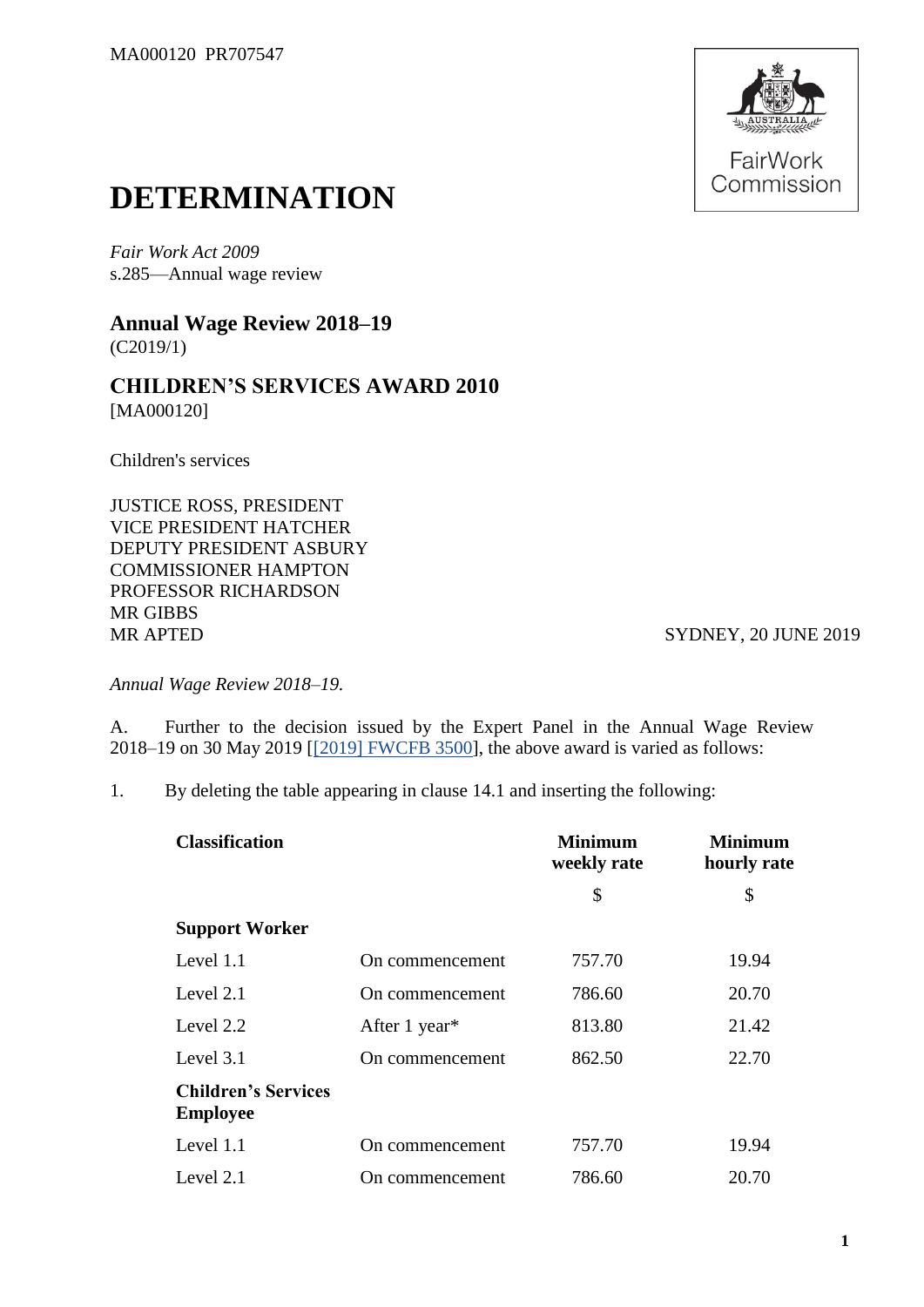| <b>Classification</b>                                  |                 | <b>Minimum</b><br>weekly rate | <b>Minimum</b><br>hourly rate |
|--------------------------------------------------------|-----------------|-------------------------------|-------------------------------|
|                                                        |                 | \$                            | \$                            |
| Level 2.2                                              | After 1 year*   | 813.80                        | 21.42                         |
| Level $3A.1**$                                         | On commencement | 849.20                        | 22.35                         |
| Level 3A.2**                                           | After 1 year    | 862.50                        | 22.70                         |
| Level 3.1                                              | On commencement | 862.50                        | 22.70                         |
| Level 3.2                                              | After 1 year*   | 892.20                        | 23.48                         |
| Level 3.3                                              | After 2 years*  | 920.30                        | 24.22                         |
| Level 3.4 (Diploma)                                    |                 | 971.20                        | 25.56                         |
| Level 4A.1                                             | On commencement | 920.30                        | 24.22                         |
| Level 4A.2                                             | After 1 year*   | 933.20                        | 24.56                         |
| Level 4A.3                                             | After 2 years*  | 945.80                        | 24.89                         |
| Level 4A.4                                             | After 3 years*  | 959.10                        | 25.24                         |
| Level 4A.5                                             | After 4 years*  | 972.00                        | 25.58                         |
| Level 4.1                                              | On commencement | 1016.00                       | 26.74                         |
| Level 4.2                                              | After 1 year*   | 1031.50                       | 27.14                         |
| Level 4.3                                              | After 2 years*  | 1046.90                       | 27.55                         |
| Level 5A.1                                             | On commencement | 1062.40                       | 27.96                         |
| Level 5A.2                                             | After 1 year*   | 1077.80                       | 28.36                         |
| Level 5A.3                                             | After 2 years*  | 1093.10                       | 28.77                         |
| Level 5.1                                              | On commencement | 1062.40                       | 27.96                         |
| Level 5.2                                              | After 1 year*   | 1077.80                       | 28.36                         |
| Level 5.3                                              | After 2 years*  | 1093.10                       | 28.77                         |
| Level $5.4***$                                         |                 | 1097.00                       | 28.87                         |
| Level 6A.1                                             | On commencement | 1225.10                       | 32.24                         |
| Level 6A.2                                             | After 1 year*   | 1240.30                       | 32.64                         |
| Level 6A.3                                             | After 2 years*  | 1255.60                       | 33.04                         |
| <b>Children's Services</b><br><b>Employee—Director</b> |                 |                               |                               |
| Level 6.1                                              | On commencement | 1225.10                       | 32.24                         |
| Level 6.2                                              | After 1 year*   | 1240.30                       | 32.64                         |
| Level 6.3                                              | After 2 years*  | 1255.60                       | 33.04                         |